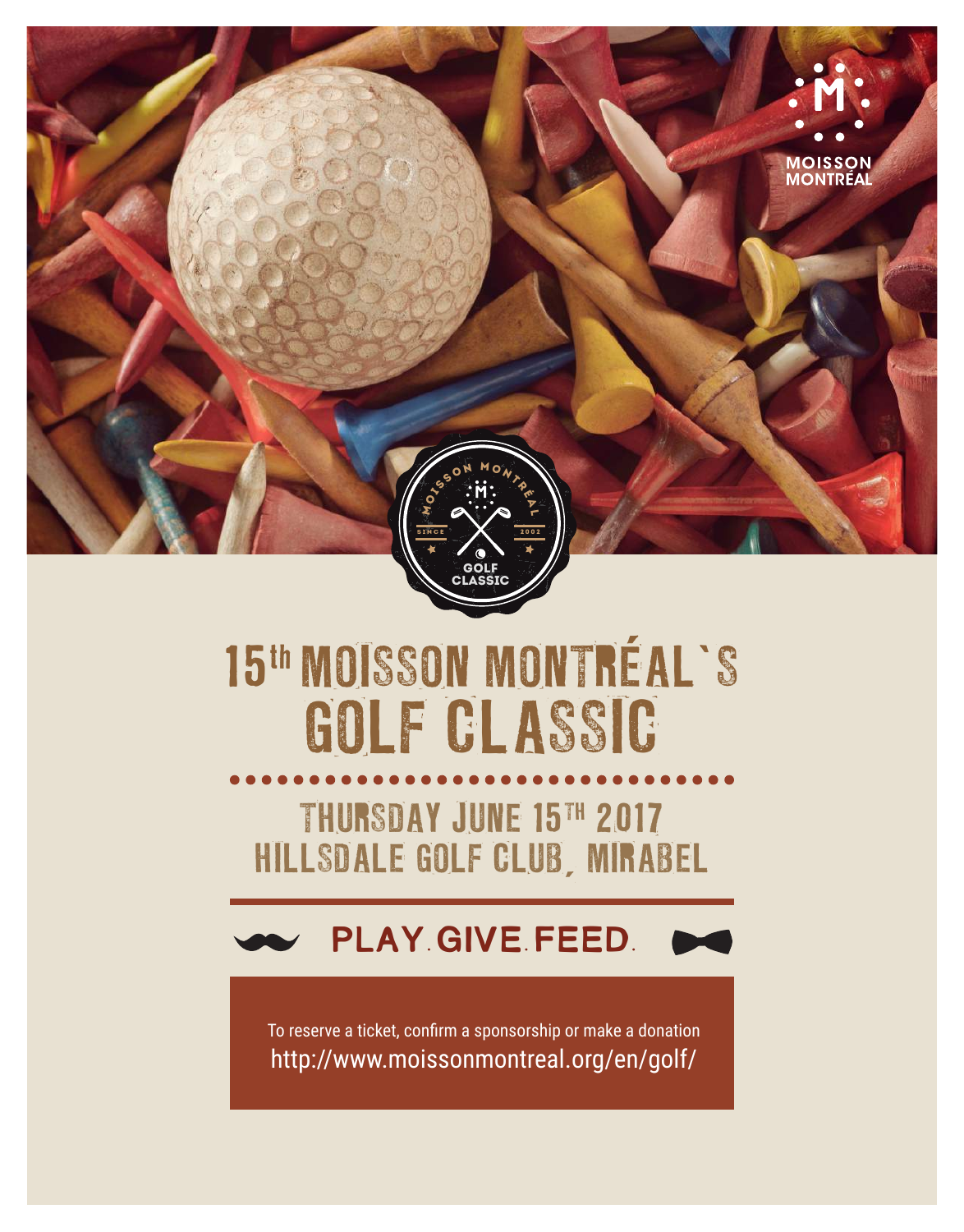# 15th MOISSON MONTRÉAL GOLF CLASSIC

 Moisson Montréal is the biggest food bank in Canada thanks to its food recuperation and distribution programs. Through its partner organizations, Moisson Montréal assists over 146,000 people every month, amongst which 34,000 are children.

For the last 15 years, Moisson Montréal has been able to count on a network of loyal partners like you who have made this annual event a real success. Thanks to the involvement of donors, the Moisson Montréal Golf Classic has always allowed at least 250 Montreal families of four to be fed for 1 full year. Your participation is not measured only in monetary donations; every year for a full day, Moisson Montréal successfully faces the challenge to discuss the hard realities of food insecurity in Montreal and the stigmas attached to it in order to come up with innovative solutions.

This year, the organizing committee invites you to experience a themed tournament celebrating the Scottish origins of golf. You are invited to dress accordingly. Make a statement on the green with your vintage apparel! Gifts, tastings and entertainment will also reflect the theme in order to bring an unforgettable experience.

Taking part in the Golf Classic is a concrete way of contributing to the mission of Moisson Montréal. It is also an occasion to exchange with our great network of partners outside the daily routine.

We look forward to seeing you, The Moisson Montréal team



2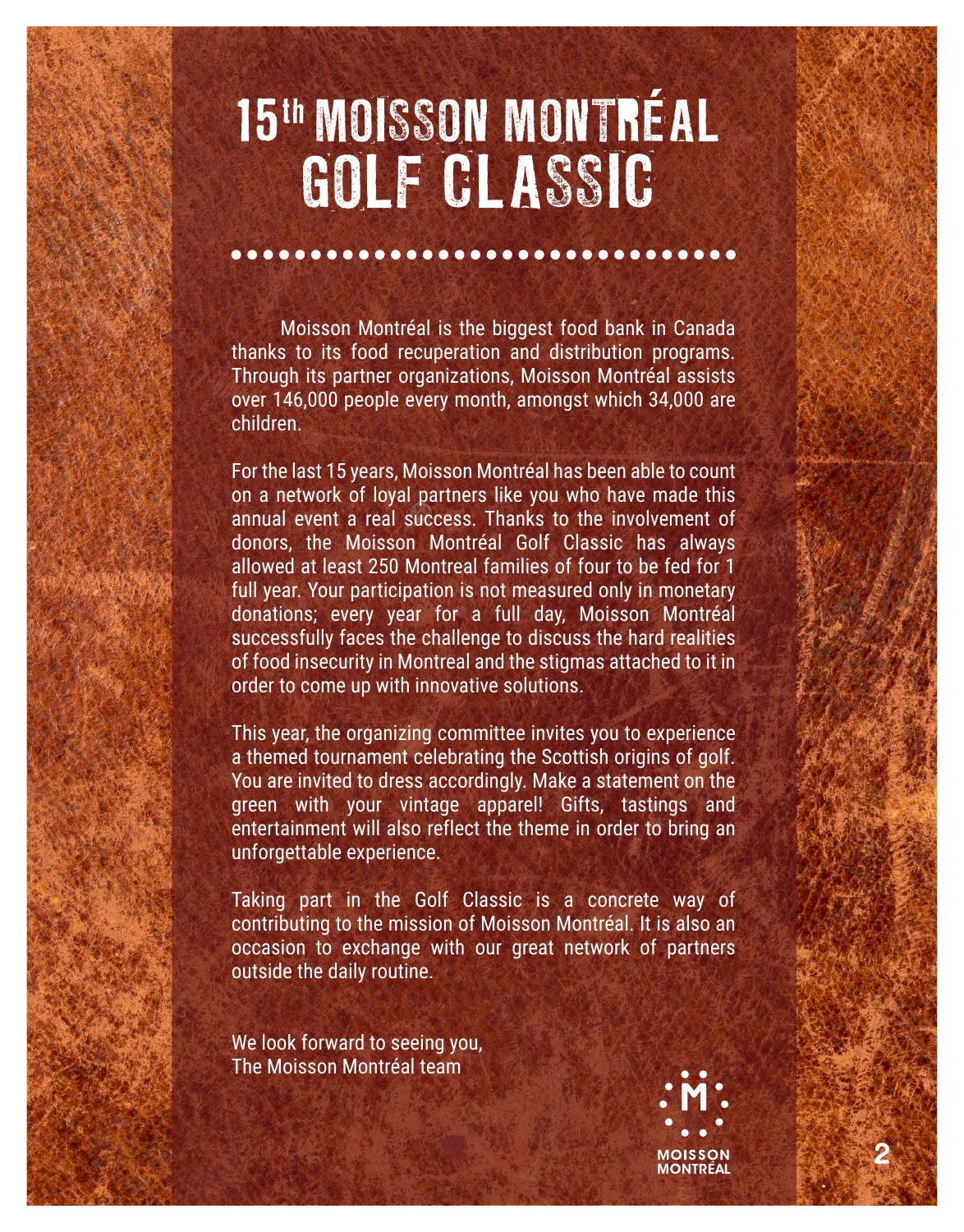

| NAME OF YOUR SOLICITOR :                                                                                                                                                                                                                           |                                                                                    |  |                    |      |
|----------------------------------------------------------------------------------------------------------------------------------------------------------------------------------------------------------------------------------------------------|------------------------------------------------------------------------------------|--|--------------------|------|
| <b>Buyer information</b>                                                                                                                                                                                                                           |                                                                                    |  |                    |      |
|                                                                                                                                                                                                                                                    |                                                                                    |  |                    |      |
|                                                                                                                                                                                                                                                    |                                                                                    |  |                    |      |
|                                                                                                                                                                                                                                                    |                                                                                    |  |                    |      |
|                                                                                                                                                                                                                                                    |                                                                                    |  |                    |      |
|                                                                                                                                                                                                                                                    |                                                                                    |  |                    |      |
|                                                                                                                                                                                                                                                    |                                                                                    |  |                    |      |
| Email: Email: All and the state of the state of the state of the state of the state of the state of the state of the state of the state of the state of the state of the state of the state of the state of the state of the s                     |                                                                                    |  |                    |      |
| Payment method                                                                                                                                                                                                                                     |                                                                                    |  |                    |      |
| $\Box$ Cheque (made out to Moisson Montréal)<br>$\Box$ Bill me                                                                                                                                                                                     |                                                                                    |  |                    |      |
| Credit Card:<br>$\Box$ Visa<br>$\Box$ Mastercard                                                                                                                                                                                                   |                                                                                    |  |                    |      |
|                                                                                                                                                                                                                                                    |                                                                                    |  |                    |      |
|                                                                                                                                                                                                                                                    |                                                                                    |  |                    |      |
|                                                                                                                                                                                                                                                    |                                                                                    |  |                    |      |
|                                                                                                                                                                                                                                                    |                                                                                    |  |                    |      |
| Packages All golf packages include access to the course, cart, brunch, 91/2, cocktail and gourmet dinner.<br>$\Box$ VIP Fouresome Package (2) Feeds 366 people a month                                                                             | \$5,000                                                                            |  | $x =$ $\zeta$      |      |
|                                                                                                                                                                                                                                                    |                                                                                    |  |                    |      |
| The chance to spend the day and the evening $\cdot$ Lunch prepared by gourmet catering service, $\cdot$ Priority departure<br>with a well-known public figure<br>• A caddy for the day, a limousine cart<br>with refreshments in your cart all day | delivered directly on the course<br>• Your company logo at your foursome's tee off |  | • Souvenir gift    |      |
| $\Box$ Pro-Am foursome -NEW- Feeds 220 people a month<br>The chance to play with a professional player!                                                                                                                                            | \$3,000                                                                            |  |                    |      |
| $\Box$ Fouresome Package Feeds190 people a month                                                                                                                                                                                                   | \$2,600                                                                            |  |                    |      |
| $\Box$ Individual Player Package Feeds 47 people a month                                                                                                                                                                                           | \$650                                                                              |  |                    |      |
| $\square$ Fouresome + Hole Sponsership Package Feeds 227 people a month                                                                                                                                                                            | \$3,100                                                                            |  |                    |      |
| $\Box$ Cocktail and gourmet dinner only Feeds 14 people a month                                                                                                                                                                                    | \$200                                                                              |  |                    | - \$ |
| Sponsorships                                                                                                                                                                                                                                       |                                                                                    |  |                    |      |
| $\Box$ Players gift                                                                                                                                                                                                                                | \$10,000                                                                           |  |                    |      |
| $\Box$ Brunch                                                                                                                                                                                                                                      | \$4,000                                                                            |  |                    |      |
| $\Box$ Dinner                                                                                                                                                                                                                                      | \$4,000                                                                            |  |                    |      |
| $\Box$ Cocktail                                                                                                                                                                                                                                    | \$4,000                                                                            |  |                    |      |
| $\Box$ Customized sponsorship                                                                                                                                                                                                                      | \$4,000                                                                            |  | $x \sim 1$         |      |
| $\Box$ Players cart<br>$\Box$ Refreshments cart                                                                                                                                                                                                    | \$8,000                                                                            |  |                    |      |
| $\Box$ 9 <sup>1/2</sup> and kiosk                                                                                                                                                                                                                  | \$4,000                                                                            |  | $x \sim 1$ $x = 1$ |      |
| $\Box$ Hole and Kiosk                                                                                                                                                                                                                              | \$1,000<br>\$1,000                                                                 |  |                    | \$   |
| $\Box$ Hole                                                                                                                                                                                                                                        | \$500                                                                              |  | $x =$              |      |
| $\Box$ Donation Thank you for your generosity!                                                                                                                                                                                                     |                                                                                    |  |                    |      |
|                                                                                                                                                                                                                                                    |                                                                                    |  |                    |      |
|                                                                                                                                                                                                                                                    |                                                                                    |  |                    |      |
| Total:                                                                                                                                                                                                                                             |                                                                                    |  |                    | Ś    |

A receipt for income tax purposes will be issued to the buyer and sent by mail after the event, according to the rules of revenue Canada and considering visibility and other advantages received. Note that the event will be held rain or shine. No refunds.

Send the complete form to jhalle@moissonmontreal.org before May 15<sup>th</sup> 2017. For more information, contact Jessica Hallé at 514 344-4494, ext. 238.

FILL OUT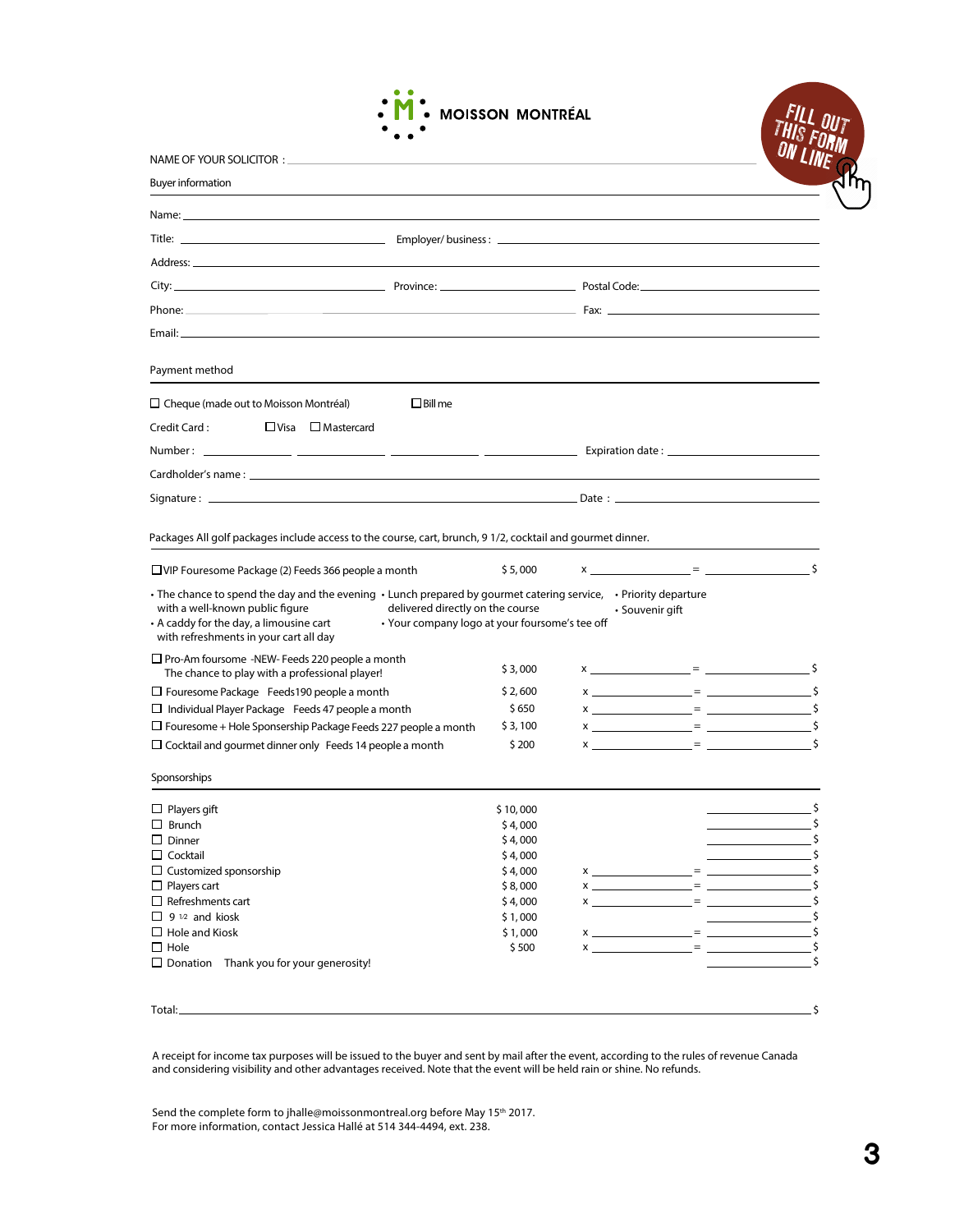

Your logo at a hole on both courses for greater visibility

# SPONSORSHIP PACKAGES MOISSON MONTRÉAL S GOLF CLASSIC



| <b>PLAYER'S GIFT</b><br><b>MAIN SPONSORSHIP OF THE EVENT</b><br>If you're a retailer, your sponsorship can be offered<br>In products to all 288 players totalizing a value of \$10,000 | Giant billboard of sponsors / Program of the day / Single display in hall or on course / Projection during<br>banquet / Mention by evening's MC / Speech at brunch, cocktail or dinner / Menu/Evening program / Handing<br>of prizes to winners / 4 golf tickets + cocktail + dinner / Mention on the 2017 Golf Classic web page / Mention in<br>Maxi /Provigo/Loblaws flyer<br>- Monetary or product contribution  |
|----------------------------------------------------------------------------------------------------------------------------------------------------------------------------------------|---------------------------------------------------------------------------------------------------------------------------------------------------------------------------------------------------------------------------------------------------------------------------------------------------------------------------------------------------------------------------------------------------------------------|
| <b>CUSTOMIZED SPONSORSHIP</b><br>\$4,000<br>New major category offering a wide visibility                                                                                              | Giant billboard of sponsors / Program of the day / Single display in hall or on course / Projection during<br>banquet / Mention by evening's MC / Speech at brunch, cocktail or dinner / Menu/Evening program / Handing<br>of prizes to winners / 2 golf tickets + cocktail + dinner / Mention on the 2017 Golf Classic web page / Mention<br>in Maxi / Provigo/Loblaws flyer<br>- Monetary or product contribution |
| <b>BRUNCH OF COCKTAIL OF DINNER</b>                                                                                                                                                    | Giant billboard of sponsors / Program of the day / Single display in hall or on course / Projection during                                                                                                                                                                                                                                                                                                          |
| \$4,000                                                                                                                                                                                | banquet / Mention by evening's MC / Speech at brunch, cocktail or dinner / Menu/Evening program / 2 golf                                                                                                                                                                                                                                                                                                            |
| 1 sponsorship in each category                                                                                                                                                         | tickets + cocktail + dinner / Mention on the 2017 Golf Classic web page / Mention in Maxi/Provigo/Loblaws                                                                                                                                                                                                                                                                                                           |
| Possibility to have your product served exclusively                                                                                                                                    | flyer                                                                                                                                                                                                                                                                                                                                                                                                               |
| (ie. Sponsoring brewer's beer only during cocktail)                                                                                                                                    | - Monetary and product contribution                                                                                                                                                                                                                                                                                                                                                                                 |
| <b>PLAYERS' CARTS</b>                                                                                                                                                                  | Giant billboard of sponsors / Program of the day / Display on players' carts / Projection during banquet /                                                                                                                                                                                                                                                                                                          |
| S 8,000 or \$ 5,000 number available: 1 or 2                                                                                                                                           | Mention by evening's MC / Speech at brunch, cocktail or dinner / Menu/Evening program / 2 golf tickets +                                                                                                                                                                                                                                                                                                            |
| New this year: choice of having entire visibility on both courses                                                                                                                      | cocktail + dinner / Mention on the 2017 Golf Classic web page / Mention in Maxi/Provigo/Loblaws flyer                                                                                                                                                                                                                                                                                                               |
| for \$8,000 or share visibility with a second sponsor for \$5,000 each                                                                                                                 | -Sponsorship in monetary contribution only                                                                                                                                                                                                                                                                                                                                                                          |
| <b>REFRESHMENT CARTS</b>                                                                                                                                                               | Giant billboard of sponsors / Program of the day / Display on refreshment carts / Projection during banquet /                                                                                                                                                                                                                                                                                                       |
| $$4,000, $2,500$ Or $$2,000$ number available: 3                                                                                                                                       | Mention on the 2017 Golf Classic web page / Mention in Maxi/Provigo/Loblaws flyer                                                                                                                                                                                                                                                                                                                                   |
| 2 refreshment carts to circulate on both courses                                                                                                                                       | - Sponsorship in monetary and product contribution / 1 sponsor at \$4,000, 2 sponsors at \$2,500 each                                                                                                                                                                                                                                                                                                               |
| Maximum of 3 sponsors to share visibility                                                                                                                                              | or 3 sponsors at \$2,000 each                                                                                                                                                                                                                                                                                                                                                                                       |
| 9 <sup>1/2</sup> AND KIOSK<br>\$1,000<br>The snack-bar offers visibility on both courses<br>All players go through the 91/2                                                            | Giant billboard of sponsors / Single display on course / Product sampling / Projection during banquet / Mention<br>on the 2017 Golf Classic web page<br>- Sponsorship in monetary and product contribution                                                                                                                                                                                                          |
| HOLE AND KIOSK<br>\$1,000<br>Your logo at a hole on both courses for greater visibility<br>Possibility to do a tasting or presentation of your services at kiosk                       | Giant billboard of sponsors / Single display on course / Product sampling / Projection during banquet / Mention<br>on the 2017 Golf Classic web page<br>- Sponsorship in monetary and product contribution                                                                                                                                                                                                          |
| HOLE                                                                                                                                                                                   | Giant billboard of sponsors / Single display on course / Projection during banquet / Mention on the 2017 Golf                                                                                                                                                                                                                                                                                                       |
| \$500                                                                                                                                                                                  | Classic web page /                                                                                                                                                                                                                                                                                                                                                                                                  |
| Your logo at a hole on both courses for greater visibility                                                                                                                             | -Sponsorship in monetary contribution only                                                                                                                                                                                                                                                                                                                                                                          |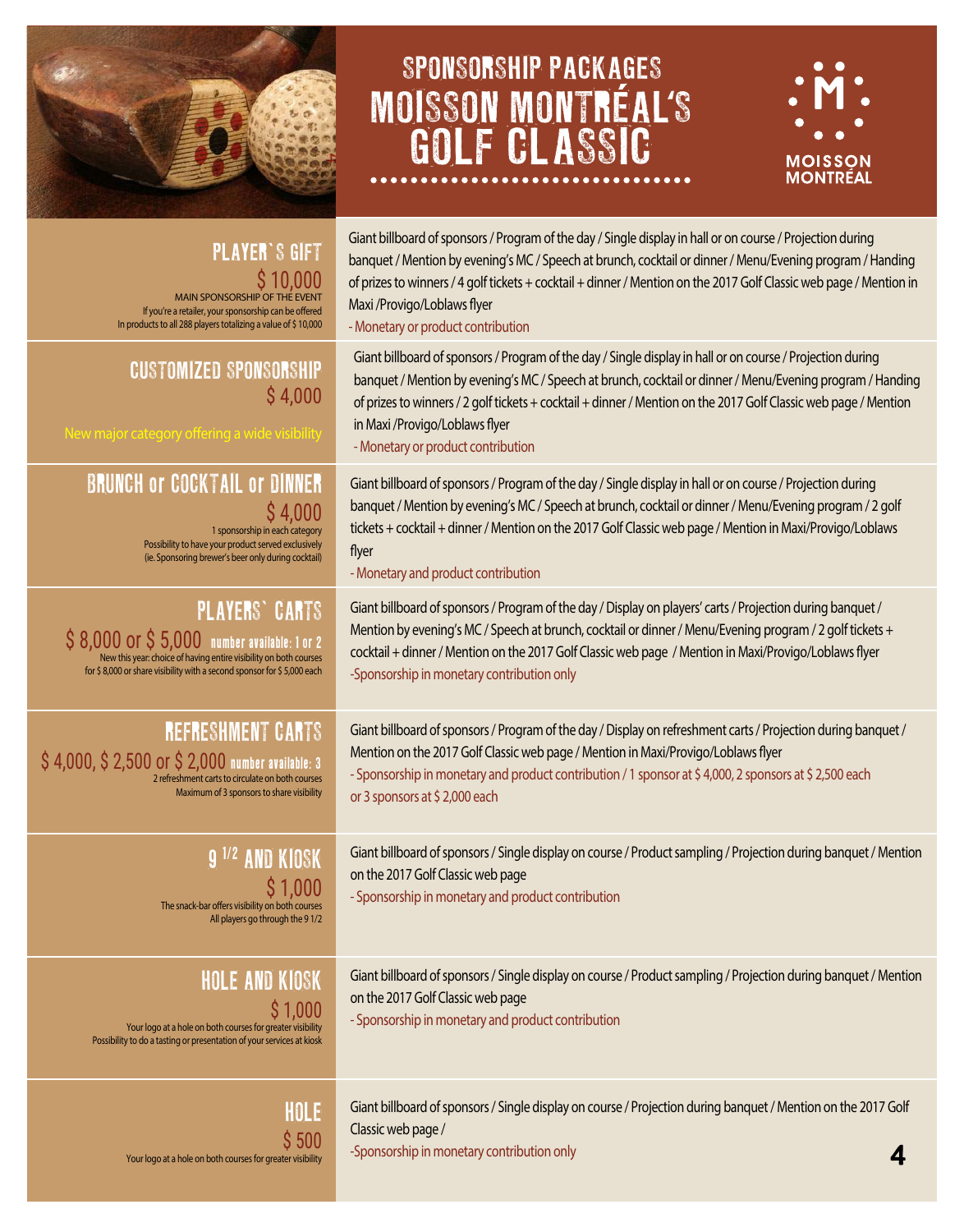

## SUGGESTED ATTIRE:

The elegance of the the Roaring Twenties will be a must this year. Travel back to the 1920-30 with us and don't miss this opportunity to make a statement on the green.

Dress up with your nicest pair of argyle socks, tweed cap, bow tie or your pretty cloche hat. The key is to have fun!